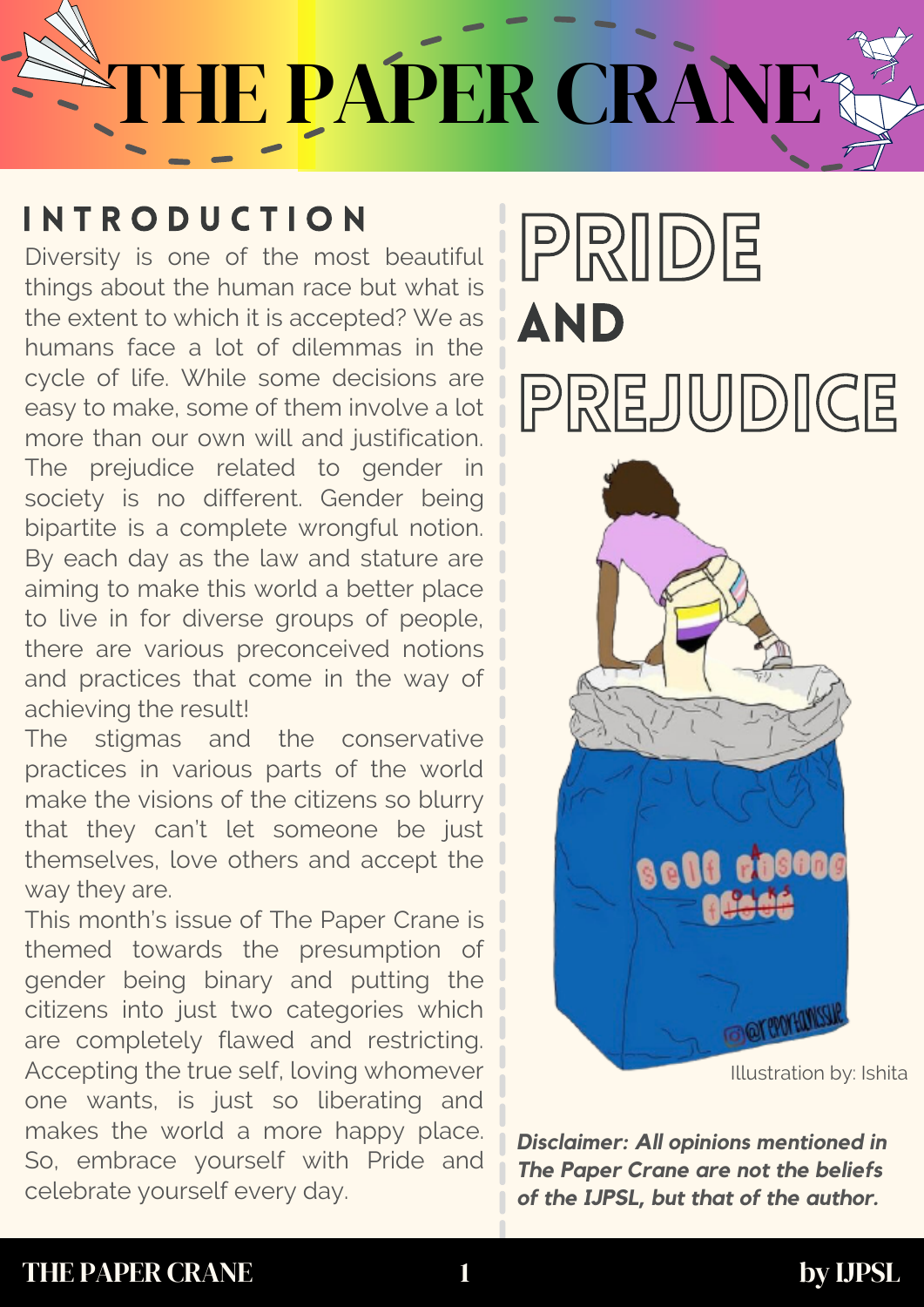# THE PAPER CRANE

### MOVIE REVIEW

*by Harleen Narang Student, Lady Sri Ram College, University of Delhi*

Based on the life of Professor Siras of the Aligarh Muslim Univesity (AMU), Hansal Mehta's 'Aligarh' is a commentary on the exclusive nature of one of the most prestigious academic institutions of the country vis-a-vis the LGBTQIA+ community. From the gut-wrenching portrayal of a middle-aged man huddled on the floor of his room, hugging his legs, crying, to him resenting to being put into a box based on his sexual orientation and then resignedly saying in way of explanation that that which he feels inside of him cannot be defined by the three letters that constitute the word gay, the movie ends up acquiring a special space in your heart- and each time you visit that space, your heart fills up with grief and shame. Dr Shrinivas Ramchandra Siras, a professor of Marathi at AMU is fired when a video of his private moments is leaked online- two men break into the privacy of his bedroom, beat both him and his friend up, force them into compromising positions as they shoot videos.

As the plot unfolds, it is made known that the incident was orchestrated- an attempt by the authorities to oust Dr Siras owing to him being at the helm of the linguistic department despite him being an "outsider" and a "bachelor". All at once, the docile professor is rendered homeless and jobless and is made a spectacle of, just because of his homosexuality, few months before his retirement. Deepu Sebastian (Rajkumar Rao), a journalist from Delhi enters the plot like a ray of hope with a mind to get to the bottom of the story, and bring the the culprits whom the society had absolved of any blame, to the book. He forms a deep bond with Professor Siras. Set against the backdrop of the 2009 Delhi High Court judgement, Dr. Siras decides to fight a case against the university and after numerous hearings, the court delivers judgement in his favour. Despite him having achieved his cause, the movie ends on a shattering note, make us question our faith in humanity and cause revulsion at an Indian society that is so intolerant of anything that threatens to swerve from the parochial normal that it can can go to any lengths to uphold its conservatism and bigotry.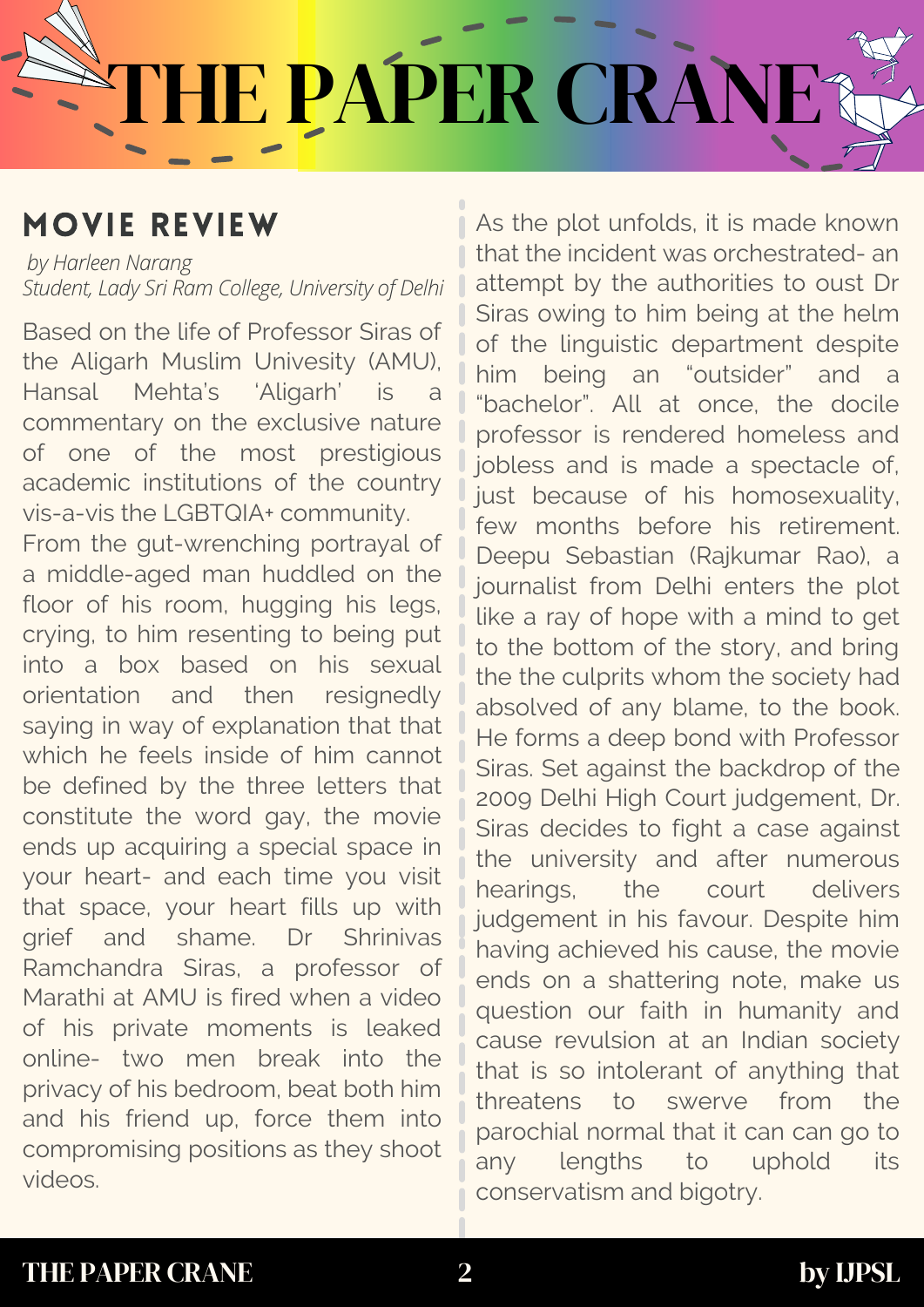# IE PAPER CRAN

## THE RIPPLE EFFECT OF AFFIRMATIVE ACTION TOWARDS THE LGBTQIA+

*by Harsidak Chawla Student, Delhi Public School*

The LGBTQIA+ cripples with the effects of archaic, draconian laws that govern the members of the community. Governments worldwide have exhibited prejudices targeted towards the community, catering to the voter base that constitutes the majority in the country. Especially in South Asian countries where even the existence of laws recognizing the LGBTQ+ community seem absent from the political and legislative arena.

Around the world, most of the West, including the US, Canada, Western European nations, have recognized the existence of LGBTQIA+ communities and have laws favoring the members. However, the majority of the countries in the world still lack social acceptance to even begin with discourse surrounding affirmative action towards the community. Even in countries like Hungary, the LGBTQIA+ community is repressed by discriminatory laws that actively discriminate against the community members, restricting adoption by samesex couples and legal gender change. This represents the lack of unilateral acceptance of the community even in European nations, where nations like Russia, Poland and Hungary have actively discriminatory laws.

This situation worsens in South Asian nations where the LGBTQIA+ community grapples with shame and discriminatory legislation and lack of social acceptance. The community's situation shows little improvement, which rarely manifests into affirmative action directed towards the community. In India, the LGBTQIA+ community has rarely ever received the respect and acceptance that they as individuals deserve. The current situation represents the dilemma concerning the community. Where on one side, the decriminalisation of Section 377 provides some relief and positive discourse surrounding the LGBTQIA+ community.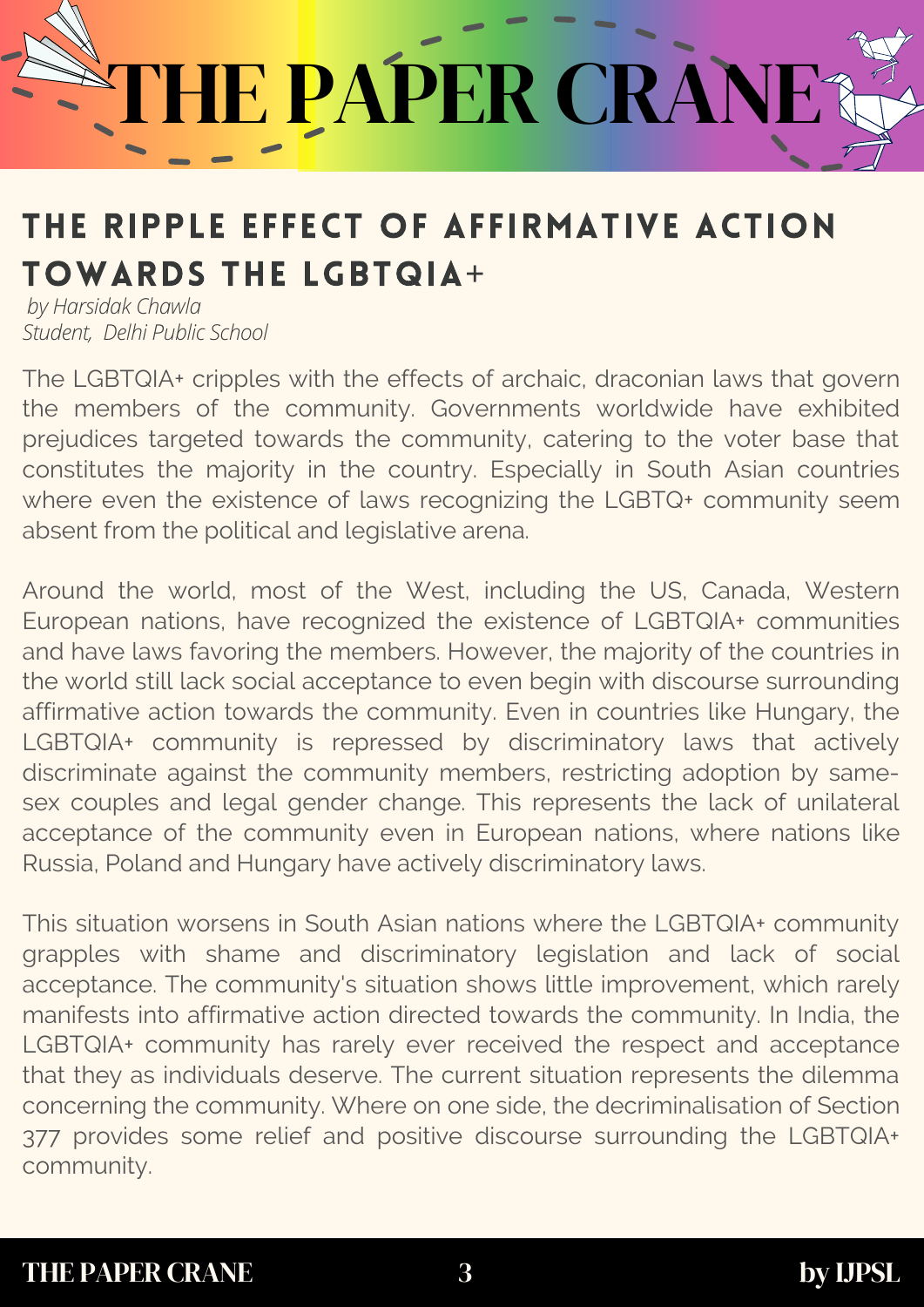# IE PAPER CRANI

On the other hand, laws passed like the Transgender Persons (Protection of Rights) Act, 2019, that do not allow for self-determination of transgender status portray the dark reality of the community in India. However, even amongst this chaos, some affirmative action directed towards the community can positively affect and lead to more significant discourse and positive action. The recent Madras High Court judgement by Judge Anand Venkatesh regarding the "elimination of illegal discrimination against members of the LGBTQIA+ community". This judgement represents a ray of hope regarding the political situation of the LGBTQIA+ community. Affirmative action directed towards the LBTQIA+ community can have a positive ripple effect on society and has the potential to manifest into a more inclusive space for members of the community.

### ALLYSHIP

*by Divyanshi Arora Student, Kirori Mal College, Delhi University*

#### **What does it mean to be an ally?**

An ally is someone who uses their power and privilege to support and advocate for members belonging to a marginalised community. In the context of the LGBTQIA+ community, an ally would be someone who doesn't associate with the queer spectrum but advocates for the rights of those who do.

#### **Why is it important to be an ally?**

People who identify as cis-gendered-heterosexual individuals carry with themselves the privilege of belonging to a community that does not have to face stigma on a daily basis, be it on a personal or a professional level. As an ally, it is imperative to use this privilege and create an inclusive and safe space; one where those whose space is taken away by society can be heard.







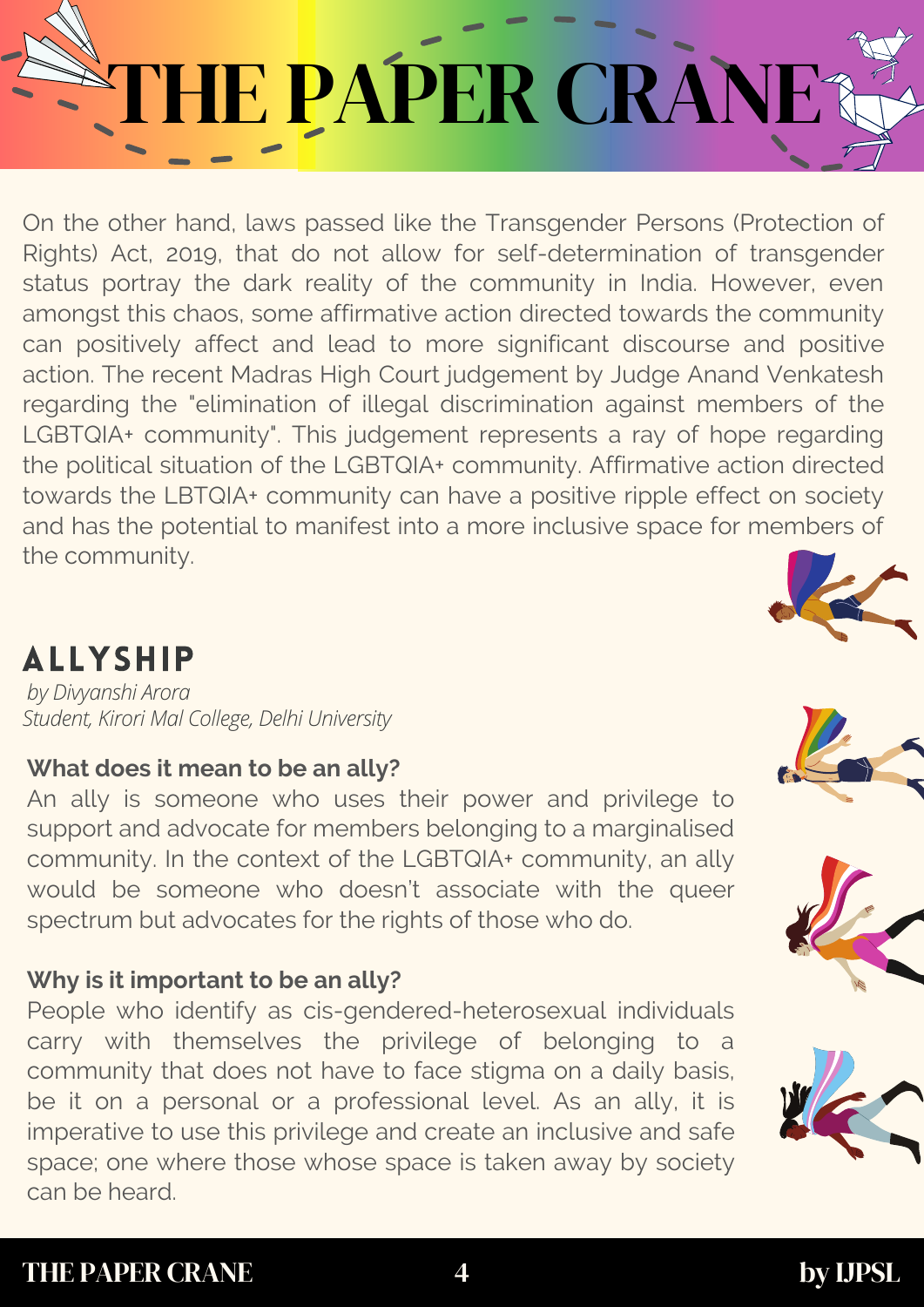

#### **Following are examples of practices picked up by a good ally:**

- Face the prejudices and biases you have in mind, and further understand the issues the community faces and how deeprooted they are by reading on them through authentic sources
- Checking your privilege!
- Never assume what people from the community want/need; communicate!
- Supporting queer-owned businesses
- And most importantly, call people out for cracking problematic/ offensive jokes, because "silence in the face of injustice is complicity with the oppressor".

### JOURNAL FEATURES

#### *The Dilemma of Being Themselves: A Psycho-Economic Insight into the Difficulties faced by the Transgender Community*

The paper stands very true to the current plight of transgender community across the world, the conditions they face and because of their identity, they are devoid of basic economic, social and psychological aids. From the economic perspective, there has been a comparative study between the transgender community of India and USA. Due to effective policies and proper implementation, the conditions in the USA are substantially better than India but to be treated as equals in any part of the world is still a far cry for the community. In the end, authors have recommended policies help the future generations to be more aware and accepting for the transgender community.

#### *Comparative Study of the Progression of Queer Rights in India and theUK, with Special Emphasis on Intersex People*

By addressing an issue around which dialogue is imperative in today's times if we are to achieve complete equality of all genders, the paper pushes forward the lgbtqia+ narrative. it addresses misconceptions surrounding the community and also brings out the particularly striking contrasts between the degree of progress that has been made by the UK and India - it shows how the UK is far ahead of India in this regard, and even though India is progressing, it has a long distance to cover before it succeeds in making the country inclusive, safe and equal, for all genders.

#### THE PAPER CRANE 5 by IJPSL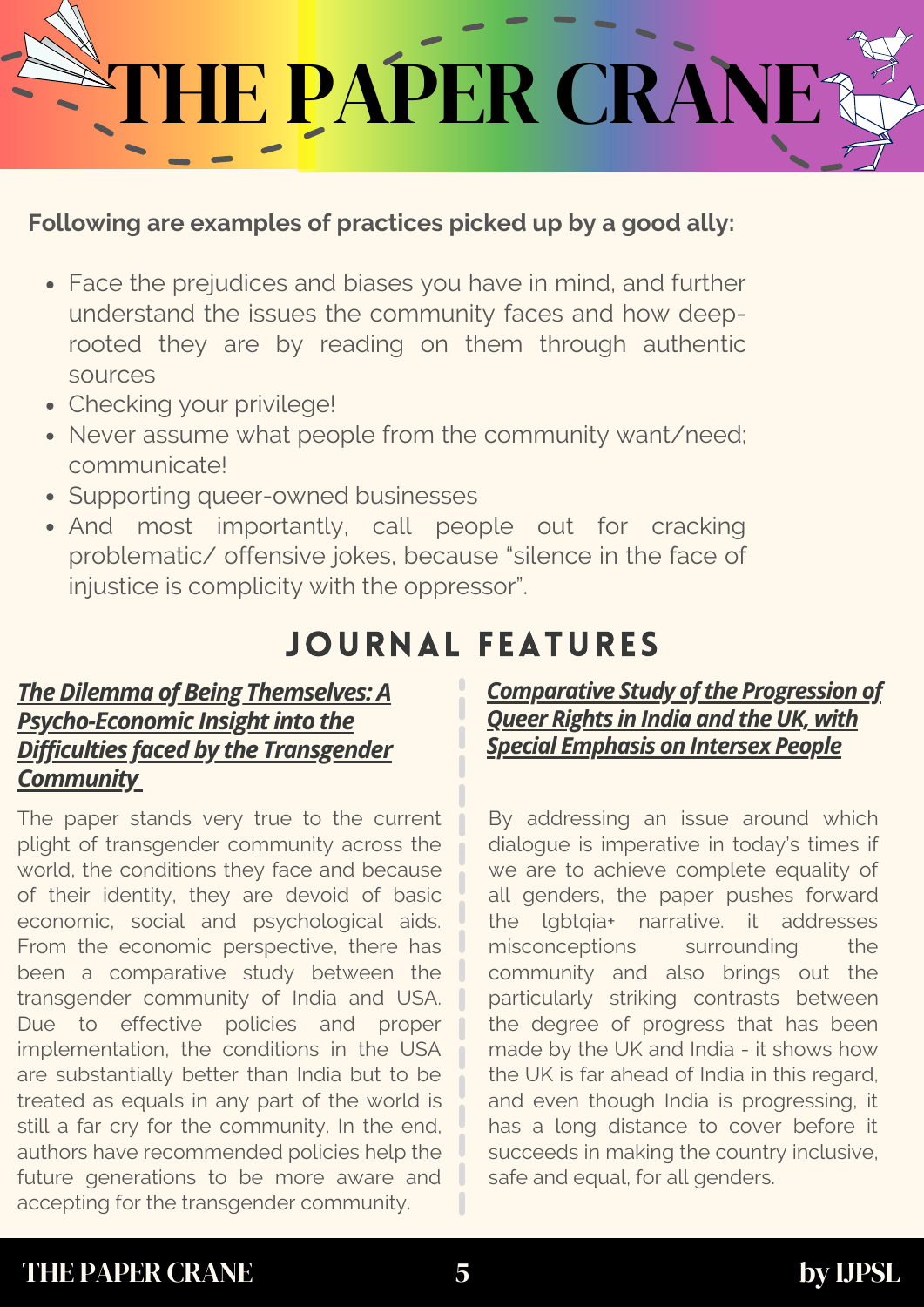

### IMPACT REPORT

*via Pew Research Center*

% of people who say homosexuality should be accepted by society

| $O - 2O$       | $20 - 40$       | $40 - 60$           | 60-80         | 80-100             |
|----------------|-----------------|---------------------|---------------|--------------------|
|                |                 |                     |               |                    |
| Russia         | India           | Poland              | U.S.          | Canada             |
| Nigeria        | <b>Bulgaria</b> | Czech Rep.          | <b>Brazil</b> | Australia          |
| Tunisia        | <b>Turkey</b>   | Greece              | <b>Mexico</b> | Sweden             |
| Lebanon        | Lithuania       | Slovakia            | Argentina     | France             |
| Indonesia      |                 | <b>Israel</b>       | Japan         | <b>Netherlands</b> |
| Kenya          |                 | <b>South Africa</b> | Philippines   | U.K.               |
| <b>Ukraine</b> |                 | Hungary             | Italy         | Germany            |
|                |                 | South Korea         |               | Spain              |
|                |                 |                     |               |                    |

### EVENTS REPORT

Being an academic journal, the IJPSL acknowledges the profound gap existing in academia between research and the non-binary spectrum. To celebrate Pride month, it hosted a colloquy on July 11th and 12th, 2021 titled '**Navigating LGBTQIA+ Discrimination in Different Fields with Special Emphasis being laid on Research and Academia'** where members of the LGBTQIA+ community- Ms. Vyjayanti Vasanta Mogli and Ms. Simran Shaikhwere given a safe space to share first-hand experience in their fields. Both the speakers emphasized the importance of 'solidarity' and 'allyship' for the LGBTQIA+ Community in the world as a whole.

Ms. Mogli raised her concerns over corporate begging and the consequent effect it has on the loans for marginalized communities. While Ms Shaikh mentioned the lack of healthcare data concerning the LGBTQIA+ Community. Being trans women, both the speakers shared their rollercoaster journeys with our audience and instilled the value of acceptance.

#### THE PAPER CRANE 6 by IJPSL